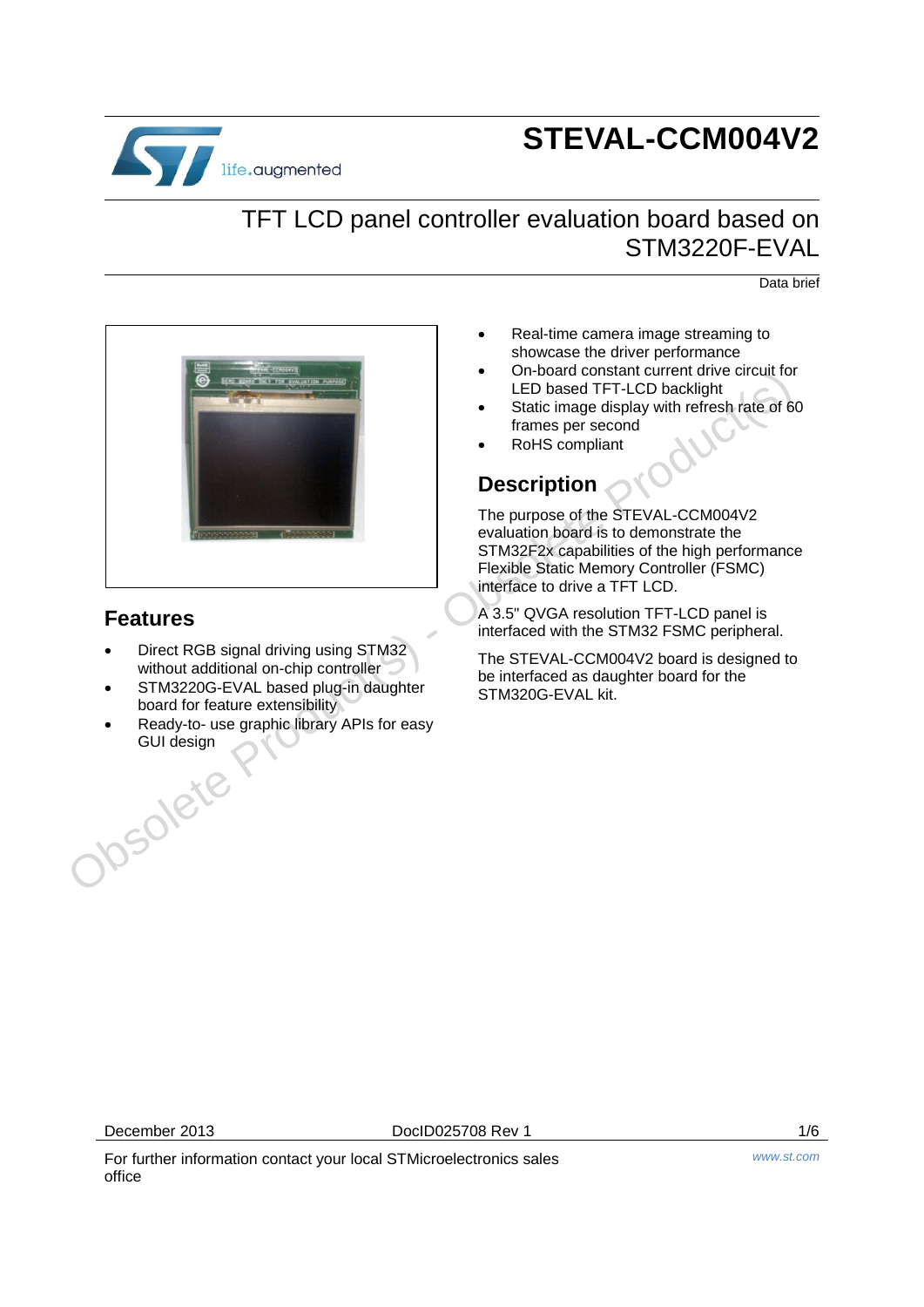## **1 Schematic diagrams**



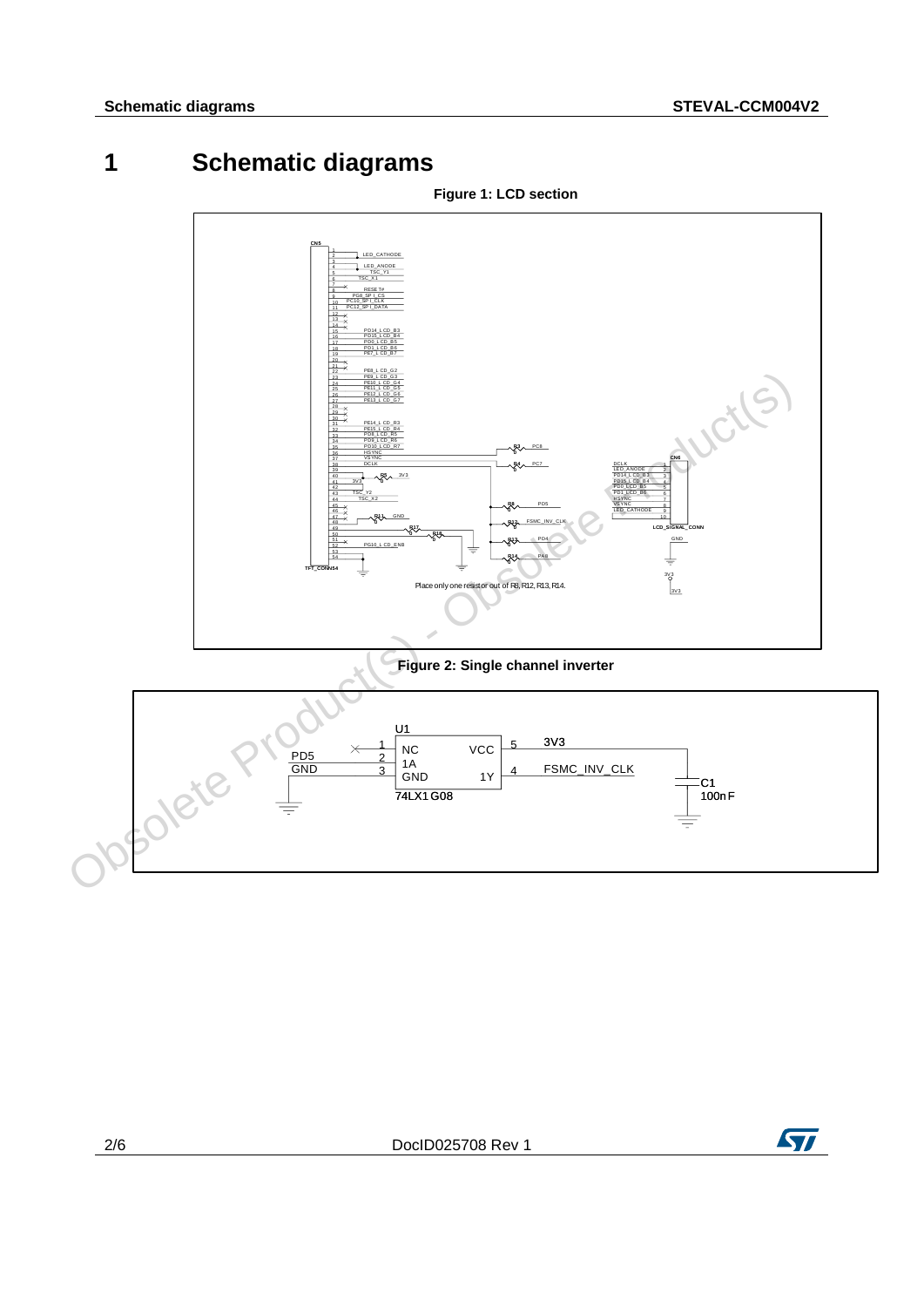



**Figure 4: EVAL board connector section**



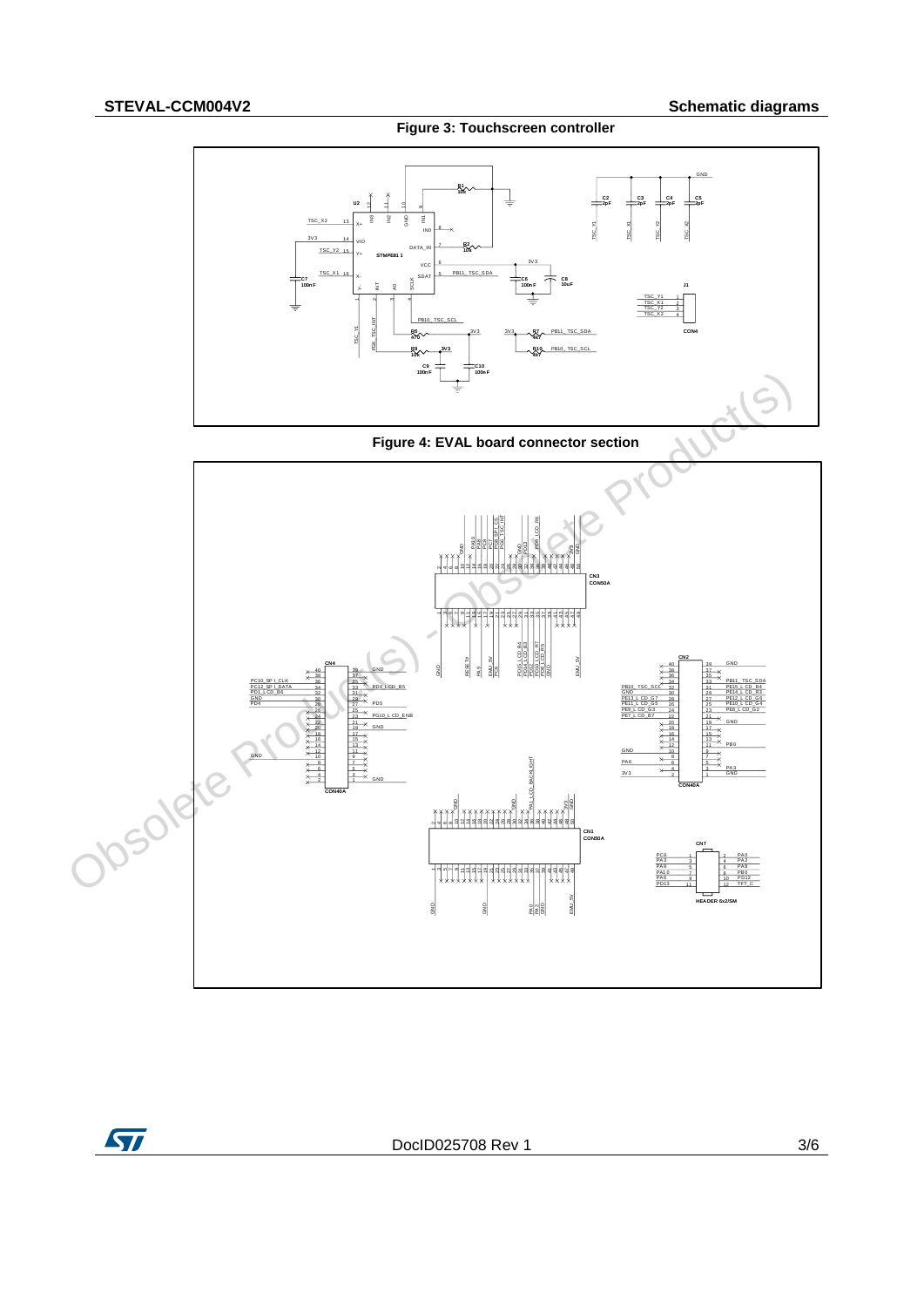

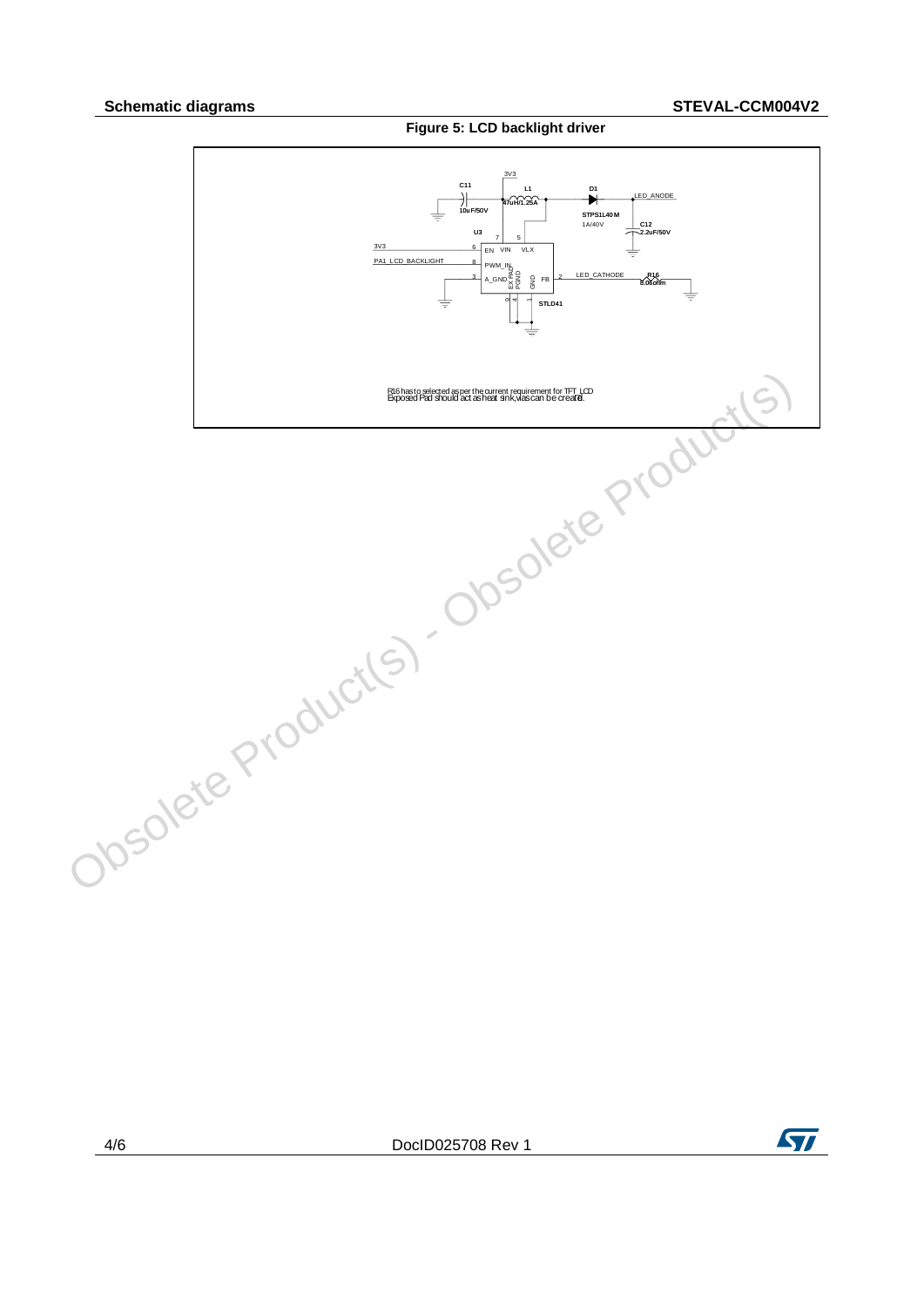## **2 Revision history**

**Table 1: Document revision history**

| Date        | <b>Revision</b> | <b>Changes</b> |
|-------------|-----------------|----------------|
| 16-Dec-2013 |                 | First release  |



Obsolete Product(s) - Obsolete Product(s)